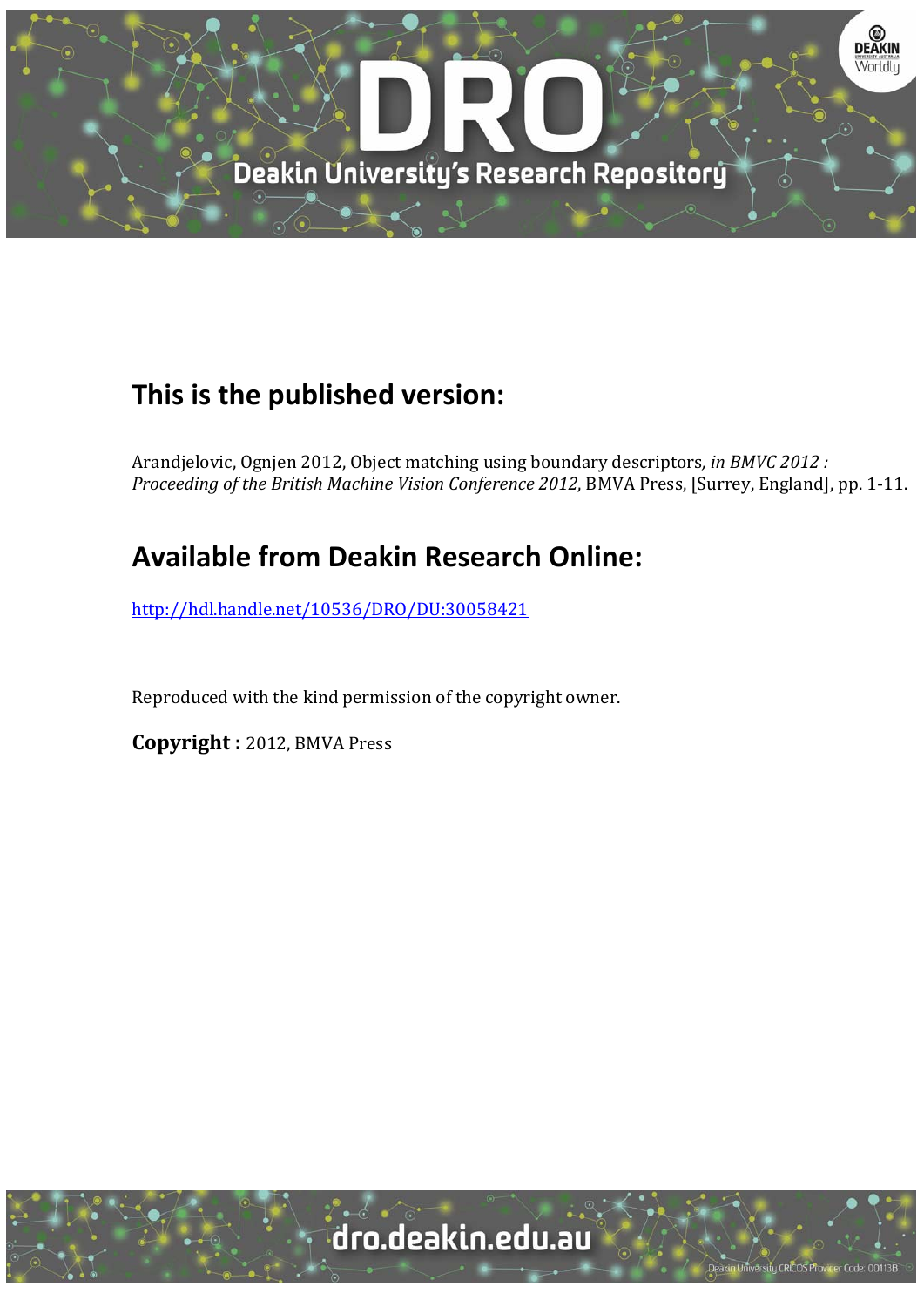# **Object Matching Using Boundary Descriptors**

Ognjen Arandjelovic´ ognjen.arandjelovic@gmail.com Swansea University, UK

#### Abstract

The problem of object recognition is of immense practical importance and potential, and the last decade has witnessed a number of breakthroughs in the state of the art. Most of the past object recognition work focuses on textured objects and local appearance descriptors extracted around salient points in an image. These methods fail in the matching of smooth, untextured objects for which salient point detection does not produce robust results. The recently proposed bag of boundaries (BoB) method is the first to directly address this problem. Since the texture of smooth objects is largely uninformative, BoB focuses on describing and matching objects based on their post-segmentation boundaries. Herein we address three major weaknesses of this work. The first of these is the uniform treatment of all boundary segments. Instead, we describe a method for detecting the locations and scales of salient boundary segments. Secondly, while the BoB method uses an image based elementary descriptor (HoGs + occupancy matrix), we propose a more compact descriptor based on the local profile of boundary normals' directions. Lastly, we conduct a far more systematic evaluation, both of the bag of boundaries method and the method proposed here. Using a large public database, we demonstrate that our method exhibits greater robustness while at the same time achieving a major computational saving – object representation is extracted from an image in only 6% of the time needed to extract a bag of boundaries, and the storage requirement is similarly reduced to less than 8%.

### 1 Introduction

The problem of recognizing 3D objects from images has been one of the most active areas of computer vision research in the last decade. This is a consequence not only of the high practical potential of automatic object recognition systems but also significant breakthroughs which have facilitated the development of fast and reliable solutions [6, 10, 11]. These mainly centre around the detection of robust and salient image loci (keypoints) or regions  $[6, 7]$  and the characterization of their appearance (local descriptors)  $[6, 8]$ . While highly successful in the recognition of textured objects even in the presence of significant viewpoint and scale changes, these methods fail when applied on texturally smooth (i.e. nearly textureless) objects [2]. Unlike textured objects, smooth objects inherently do not exhibit appearance from which well localized keypoints and thus discriminative local descriptors can be extracted. The failure of keypoint based methods in adequately describing the appearance of smooth objects has recently been demonstrated by Arandjelovic and Zis- ´ serman [2] using images of sculptures [1].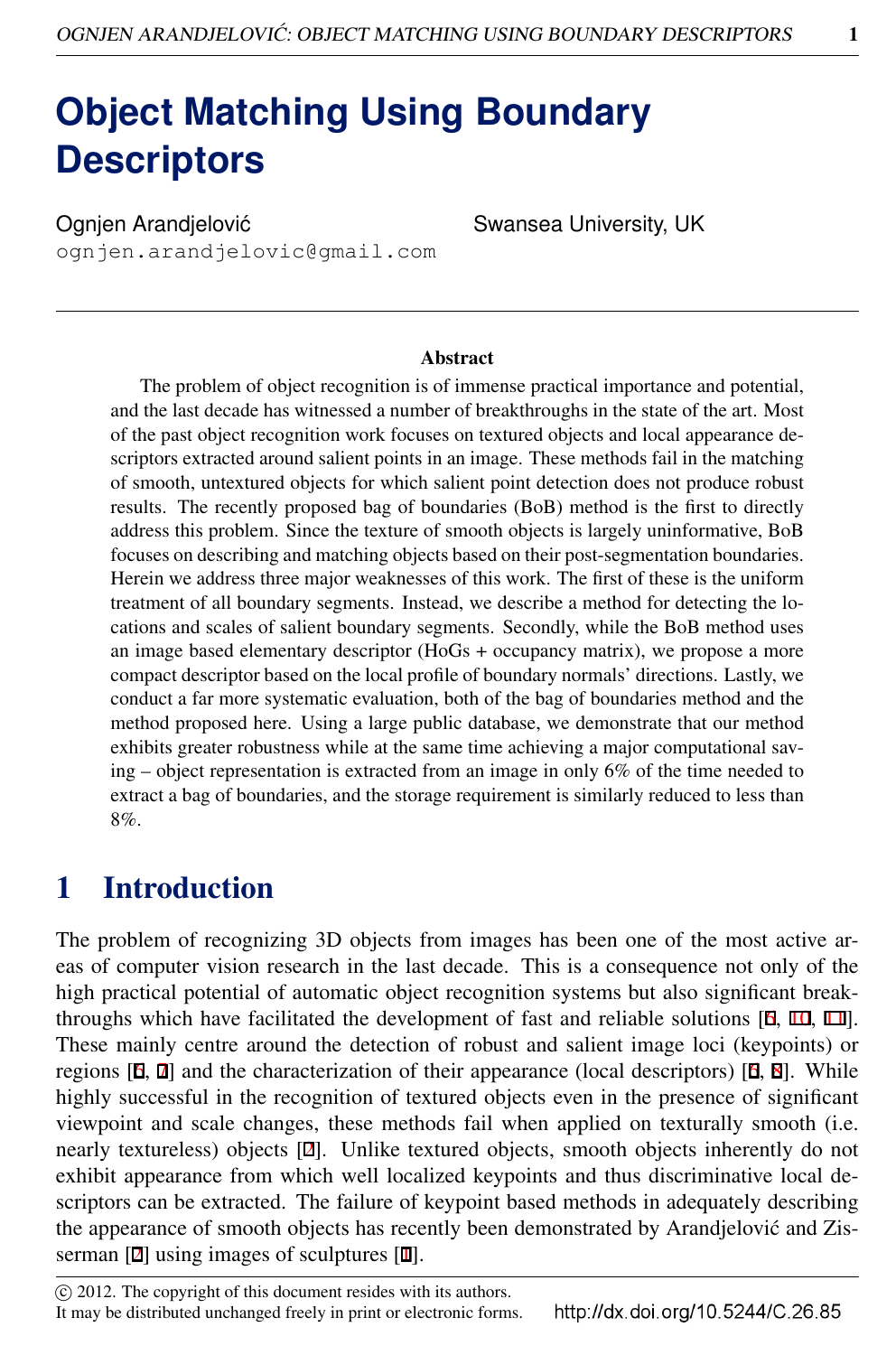Smooth objects. Since their texture is not informative, characteristic discriminative information of smooth objects must be extracted from shape instead. Considering that it is not possible to formulate a meaningful prior which would allow for the reconstruction of an accurate depth map for the general class of smooth 3D objects, the problem becomes that of matching apparent shape as observed in images. This is a most challenging task because apparent shape is greatly affected by out of plane rotation of the object as shown in Figure [1.](#page-2-0) What is more, the extracted shape is likely to contain errors when the object is automatically segmented out from realistic, cluttered images, which is also illustrated in Figure [1.](#page-2-0) The bag of boundaries (BoB) method of Arandjelovic and Zisserman was the first to address this ´ problem explicitly; their approach is described in detail in Section [2.](#page-2-1)

<span id="page-2-0"></span>

Figure 1: As seen on the example in this figure (the second object from the Amsterdam Library of Object Images [5]), the apparent shape of 3D objects changes dramatically with viewpoint. Matching is made even more difficult by errors introduced during automatic segmentation. The leftmost image in the figure also shows automatically delineated object boundaries – one external boundary is shown in red and one internal boundary in green.

### <span id="page-2-1"></span>2 Bag of boundaries

The bag of boundaries method of Arandjelović and Zisserman  $[2]$  describes the apparent shape of an object using its boundaries, both external and internal as shown in Figure [1.](#page-2-0) The boundaries are traced and elementary descriptors extracted at equidistant points along the boundary. At each point at which descriptors are extracted, three descriptors of the same type are extracted at different scales, computed relative to the foreground object area, as shown in Figure  $2(a)$ .

Baseline descriptor. The semi-local elementary descriptor is computed from the image patch centred at a boundary point and it consists of two parts. The first of these is similar to the HoG representation of appearance  $[3]$ . Arandjelović and Zisserman  $[2]$  compute a weighted histogram of gradient orientations for each  $8 \times 8$  pixel cell of the image patch which is resized to the uniform scale of  $32 \times 32$  pixels, and concatenate these for each  $3 \times 3$ cell region as illustrated in Figure  $2(b)$ . These region descriptors are then concatenated themselves, resulting in a vector of dimension 324 (there are 4 regions, each with 9 cells and each cell is represented using a 9 direction histogram) which is  $L_2$  normalized. The second part of the descriptor is what Arandjelovic and Zisserman term the occupancy matrix. The value ´ of each element of this  $4 \times 4$  matrix is the proportion of foreground (object) pixels in the corresponding region of the local patch extracted around the boundary, as shown in Figure  $2(c)$ . This matrix is rasterized,  $L_2$  normalized and concatenated with the corresponding HoG vector to produce the final 340 dimension descriptor.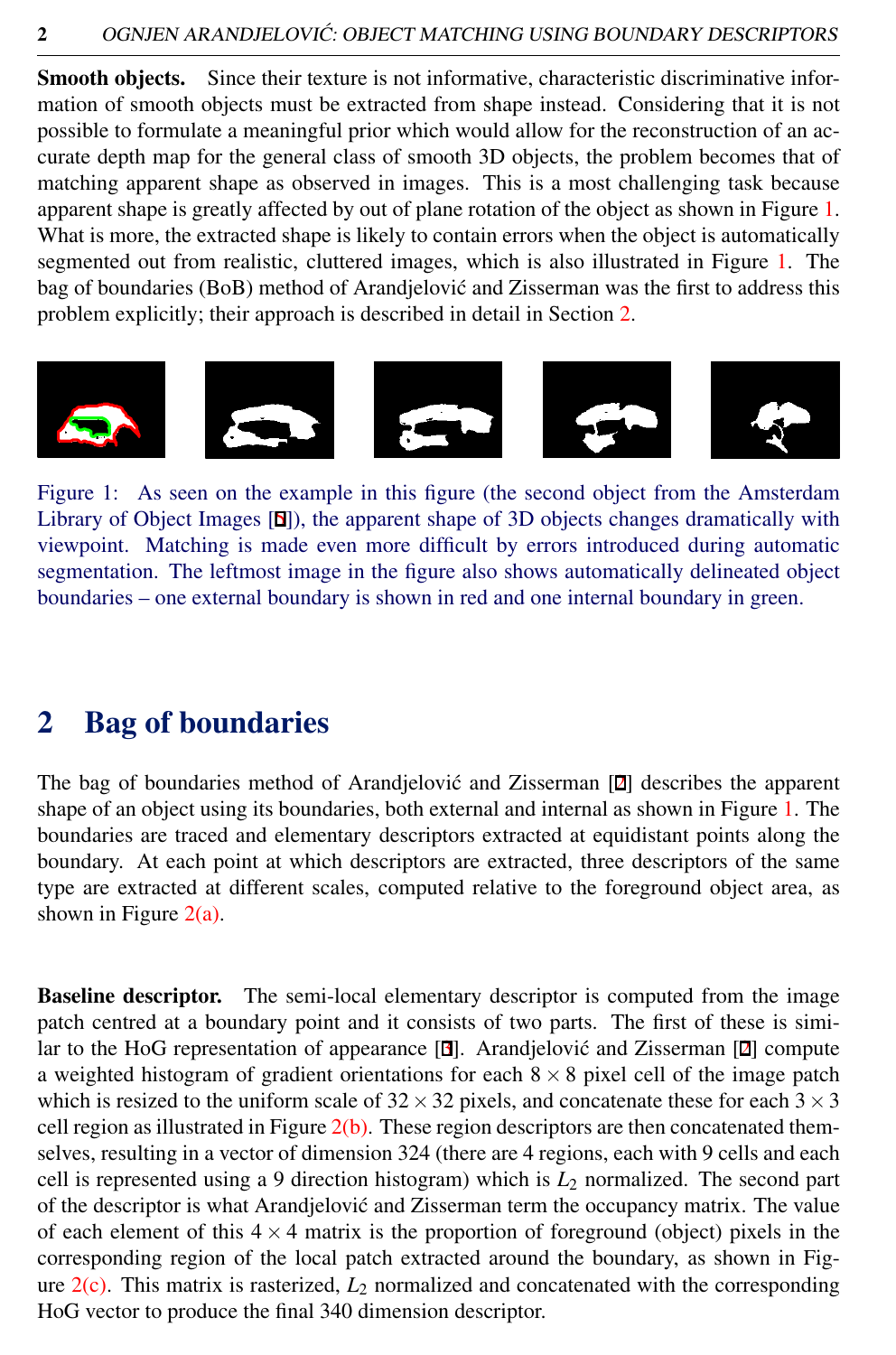<span id="page-3-2"></span><span id="page-3-1"></span><span id="page-3-0"></span>

Figure 2: The bag of boundaries method of Arandjelovic and Zisserman (a) extracts boundary descriptors at three scales (fixed relative to total object/foreground area), each descriptor consisting of (b) a HoG-like representation of the corresponding image patch and (c) the associated occupancy matrix.

Matching. Arandielović and Zisserman apply their descriptor in the standard framework used for large scale retrieval. First, the descriptor space is discretized by clustering the descriptors extracted from the entire data set. The original work used 10,000 clusters. Each object is then described by the histogram of the corresponding descriptor cluster memberships. This histogram is what the authors call a bag of boundaries. Note that the geometric relationship between different boundary descriptors is not encoded and that the descriptors extracted at different scales at the same boundary locus are bagged independently. Finally, retrieval ordering is determined by matching object histograms using the Euclidean distance following the usual *tf-idf* weighting [13].

Limitations. The first major difference between the BoB method and that proposed in the present work lies in the manner in which boundary loci are selected. Arandjelovic and Zis- ´ serman treat all segments of the boundary with equal emphasis, extracting descriptors at equidistant points. However, not all parts of the boundary are equally informative. In addition, a dense representation of this type is inherently sensitive to segmentation errors even when they are in the non-discriminative regions of the boundary. Thus we propose the use of a sparse representation which seeks to describe the shape of the boundary in the proximity of salient boundary loci only. We show how these loci can be detected automatically. The second major difference between the BoB method and ours, is to be found in the form that the local boundary descriptor takes. The descriptor of Arandjelovic and Zisserman is image ´ based. The consideration of a wide image region, as illustrated in Figure  $2(a)$ , when it is only a characterization of the local boundary that is needed is not only inefficient, but as an explicit description also likely not the most robust or discriminative representation. In contrast, our boundary descriptor is explicitly based on local shape.

## <span id="page-3-3"></span>3 Boundary keypoint detection

The problem of detecting characteristic image loci is well researched and a number of effective methods have been described in the literature; examples include approaches based on the difference of Gaussians  $[6]$  and wavelet trees  $[4]$ . When dealing with keypoints in images, the meaning of saliency naturally emerges as a property of appearance (pixel intensity) which is directly measured. This is not the case when dealing with curves for which saliency has to be defined by means of higher order variability which is computed rather than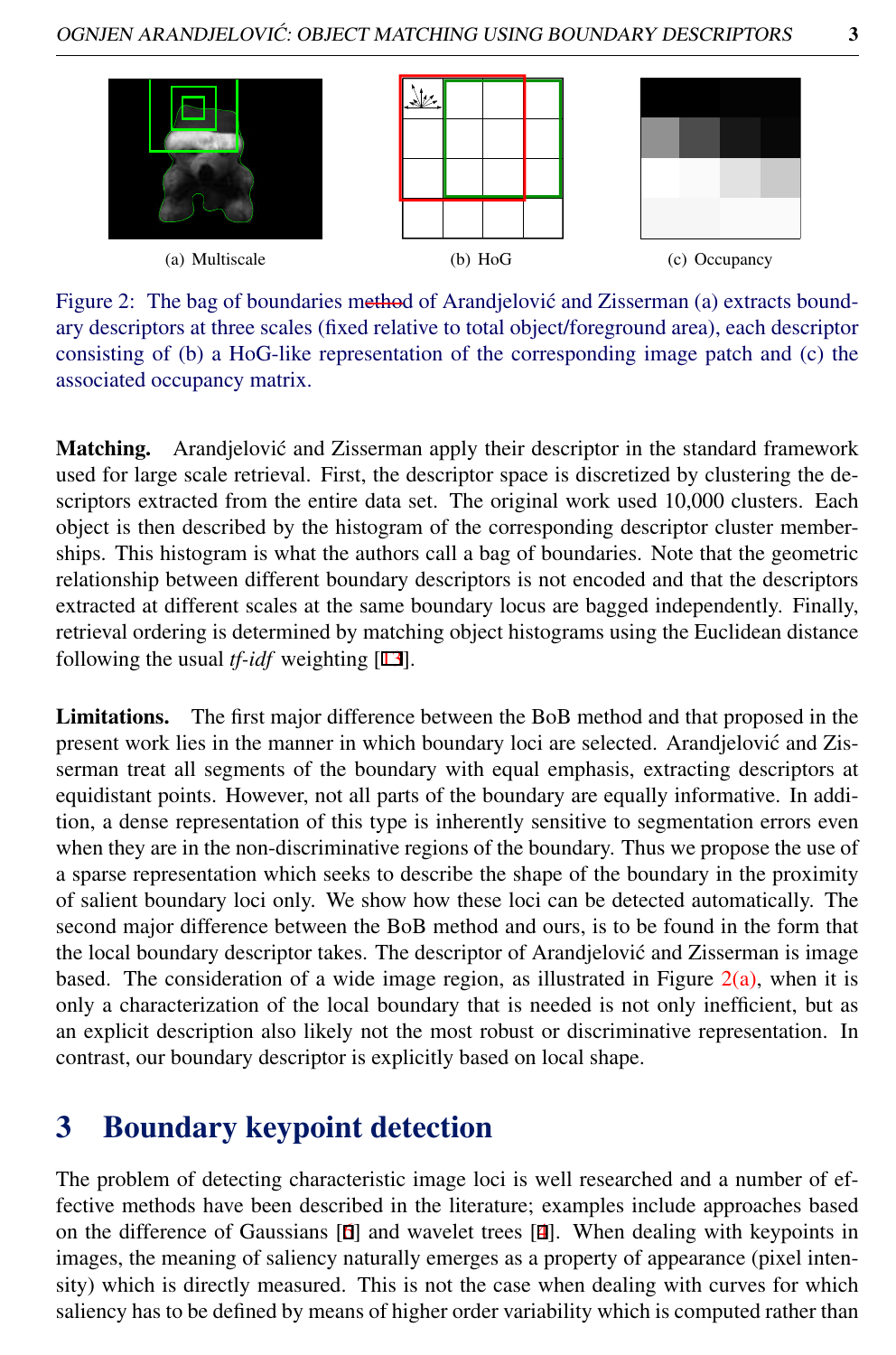<span id="page-4-0"></span>

<span id="page-4-1"></span>Figure 3: (a) Boundary curve smoothing as Gaussian-weighted averaging produces the shrinking artefact, which eventually collapses the contour into its centre of mass. (b) In contrast, the proposed method preserves the circumference of the curve, only smoothing its curvature. In both cases shown is the effect of repeated smoothing with a Gaussian kernel with the standard deviation of 0.8% of the initial boundary circumference.

directly measured. In this paper we detect characteristic boundary loci as points of local curvature maxima, computed at different scales. Starting from the finest scale after localizing the corresponding keypoints, Gaussian smoothing is applied to the boundary which is then downsampled for the processing at a coarser scale. Having experimented with a range of factors for scale-space steps, we found that little benefit was gained by decreasing the step size from 2 (i.e. by downsampling finer than one octave at a time).

We estimate the curvature at the *i*-th vertex by the curvature of the circular arc fitted to three consecutive boundary vertices:  $i-1$ ,  $i$  and  $i+1$ . The method used to perform Gaussian smoothing of the boundary is explained next.

Boundary curve smoothing. The most straightforward approach to smoothing a curve such as the object boundary is to replace each of its vertices  $c_i$  (a 2D vector) by a Gaussianweighted sum of vectors corresponding to its neighbours:

$$
c'_{i} = \sum_{j=-w}^{w} G_{j} \times c_{i+j} \tag{1}
$$

where  $G_j$  is the *j*-th element of a Gaussian kernel with the width  $2w + 1$ . However, this method introduces an undesirable artefact which is demonstrated as a gradual shrinkage of the boundary. In the limit, repeated smoothing results in the collapse to a point – the centre of gravity of the initial curve. This is illustrated in Figure  $3(a)$ . We solve this problem using an approach inspired by Taubin's work [12]. The key idea is that two smoothing operations are applied with the second update to the boundary vertices being applied in the "negative" direction. The second smoothing is applied on the results of the first smoothing:

$$
c_i'' = \sum_{j=-w}^{w} G_j \times c_{i+j}',
$$
 (2)

resulting in the vertex differential:

$$
\Delta c_i'' = c_i'' - c_i'.\tag{3}
$$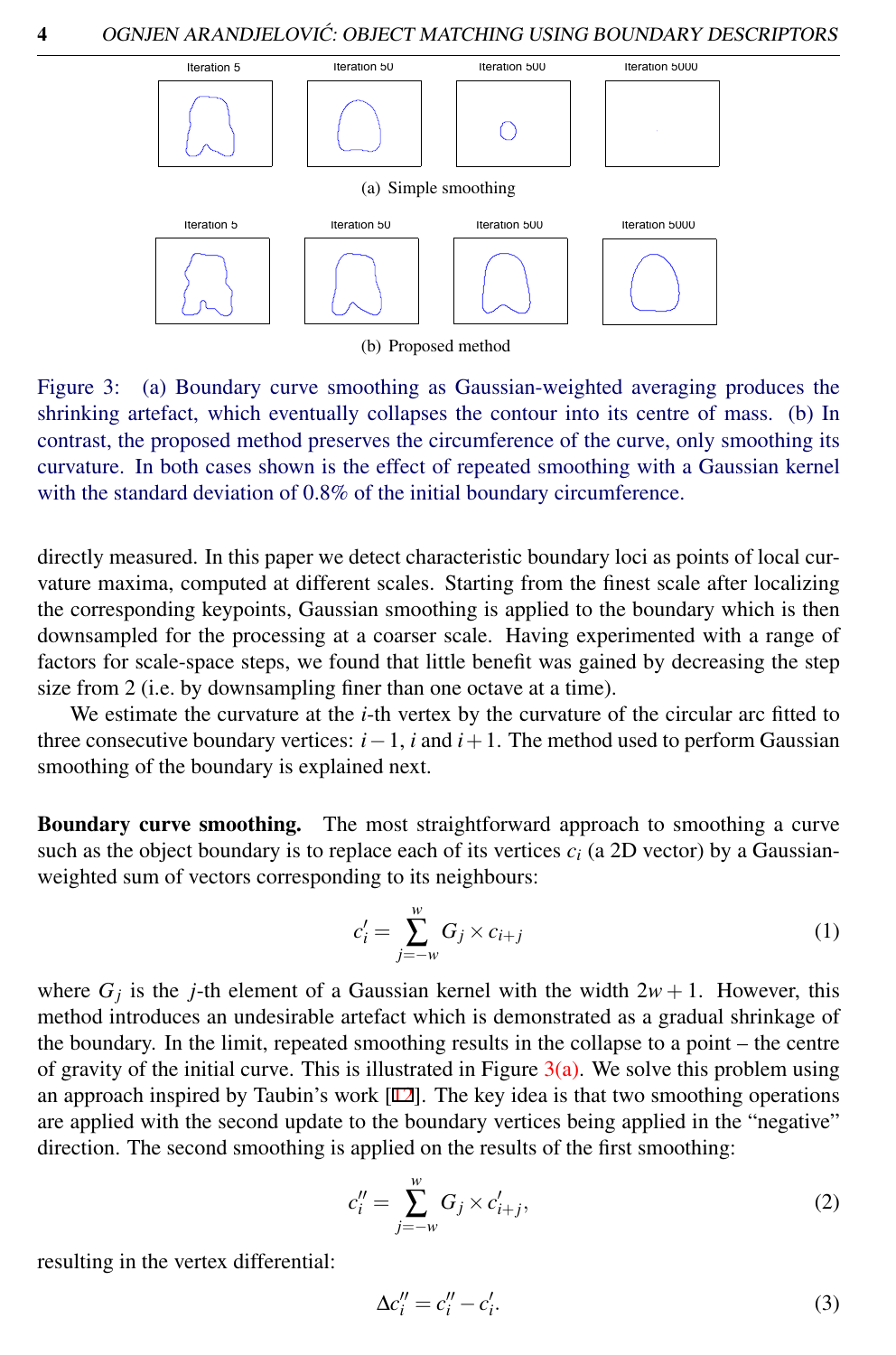The final smoothing result  $\tilde{c}_i$  is computed by subtracting this differential from the result of the first smoothing, weighted by a positive constant *K*:

$$
\tilde{c}_i = c'_i - K \times \Delta c''_i. \tag{4}
$$

We determine the constant *K* by requiring that in the limit, repeated smoothing does not change the circumference of the boundary. In other words, repeated smoothing should cause the boundary to converge towards a circle of the radius  $l_c/(2\pi)$  where  $l_c$  is the circumference of the initial boundary. For this to be the case, smoothing should leave the aforesaid circle unaffected. It can be shown that this is satisfied iff:

<span id="page-5-2"></span>
$$
K = \frac{1}{\sum_{j=-w}^{w} G_j \times \cos(j\phi)}
$$
(5)

where  $\phi = 2\pi/n_v$  and  $n_v$  is the number of boundary vertices. The effects of smoothing a boundary using this method are illustrated on an example in Figure  $3(b)$ .

An example of a boundary contour and the corresponding interest point loci are shown respectively in Figures  $4(a)$  and  $4(b)$ .

<span id="page-5-0"></span>

<span id="page-5-1"></span>Figure 4: (a) Original image of an object overlaid with the object boundary (green line), (b) the corresponding boundary keypoints detected using the method proposed in Section [3](#page-3-3) and (c) an illustration of a local boundary descriptor based on the profile of boundary normals' directions (the corresponding interest point is shown in red in (b)).

#### 4 Local boundary descriptor

Following the detection of boundary keypoints, our goal is to describe the local shape of the boundary. After experimenting with a variety of descriptors based on local curvatures, angles and normals, using histogram and order preserving representations, we found that the best results are achieved using a local profile of boundary normals' directions.

To extract a descriptor, we sample the boundary around a keypoint's neighbourhood (at the characteristic scale of the keypoint) at  $n<sub>s</sub>$  equidistant points and estimate the boundary normals' directions at the sampling loci. This is illustrated in Figure [4\(c\).](#page-5-2) Boundary normals are estimated in a similar manner as curvature in Section [3.](#page-3-3) For each sampling point, a circular arc is fitted to the closest boundary vertex and its two neighbours, after which the desired normal is approximated by the corresponding normal of the arc, computed analytically. The normals are scaled to unit length and concatenated into the final descriptor with  $2n<sub>s</sub>$  dimensions. After experimenting with different numbers of samples, from as few as 4 up to 36, we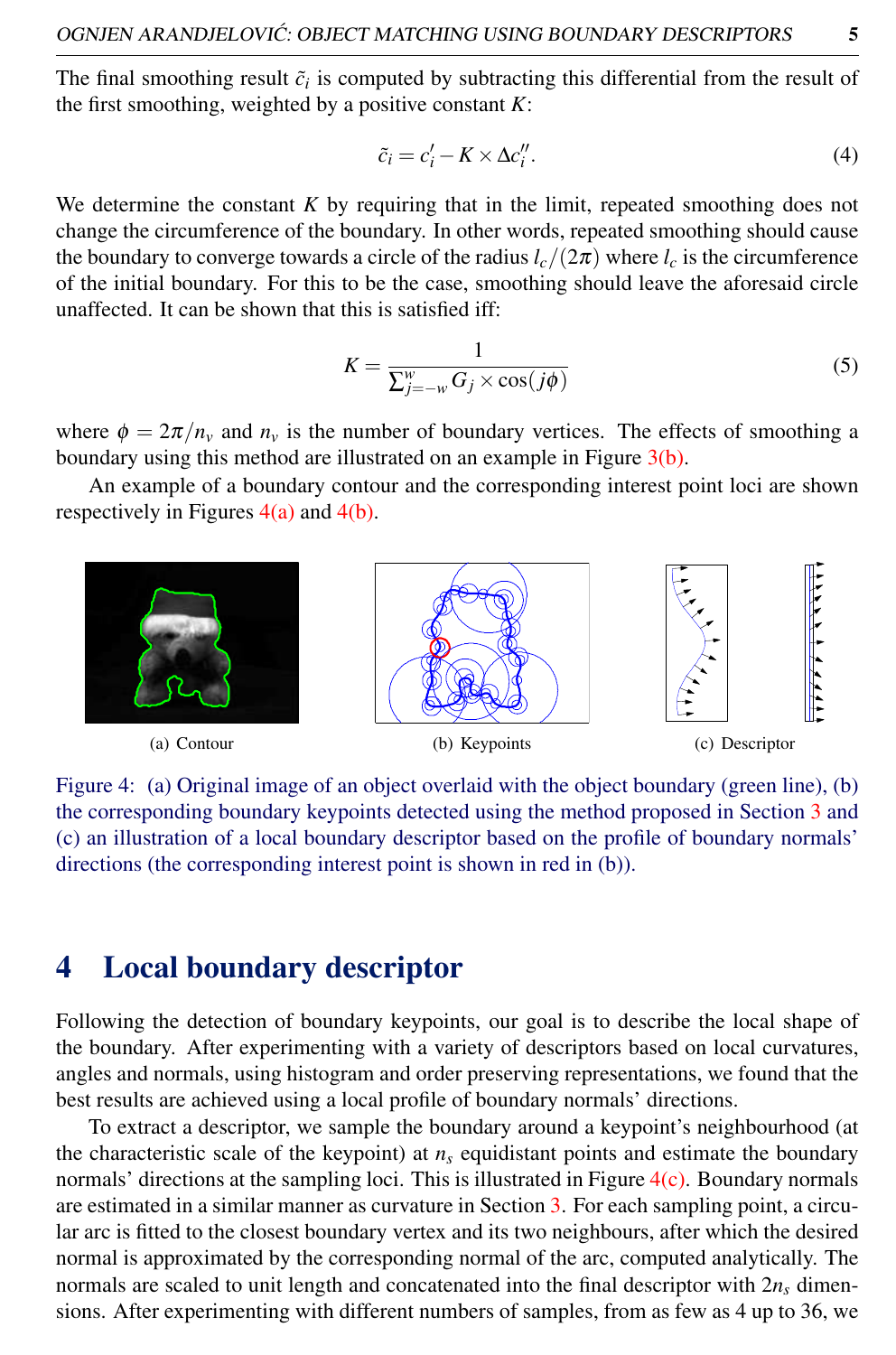found that our method exhibited little sensitivity to the exact value of this parameter. For the experiments in this paper we use a conservative value from this range of  $n<sub>s</sub> = 13$ .

We apply this descriptor in the same way as Arandjelović and Zisserman did their in the BoB method [2], or indeed a number of authors before them using local texture descriptors [11]. The set of training descriptors is first clustered, the centre of each cluster defining the corresponding descriptor word. An object is then represented by a histogram of its descriptor words. Since we too do not encode any explicit geometric information between individual descriptors we refer to our representation as a bag of normals (BoN).

### 5 Evaluation

In the original publication in which the bag of boundaries representation was introduced, evaluation was performed on a data set of sculptures automatically retrieved from Flickr [1, 2]. These experiments were successful in demonstrating the inadequacy of image keypoint based methods for the handling of smooth objects and the superiority of the BoB approach proposed by the authors. However, we identify several limitations of the original evaluation. Firstly, the results of Arandjelovic and Zisserman offer limited insight into the behaviour ´ of the representation with viewpoint changes. This is a consequence of the nature of their data set which was automatically harvested from Flickr and which contains uncontrolled viewpoint, of variable extent for different objects. In contrast, in this paper we perform evaluation using a data set which contains controlled variation, allowing us to systematically investigate the robustness of different representations to this particular nuisance variable. In addition, while the sculptures data set is indeed large, the number of objects which were actually used as a retrieval query was only 50. This reduces the statistical significance of the results. Herein we use a database of 1000 objects and query the system using each of them.

Data set. As the evaluation data set, we used the publicly available *Amsterdam Library of Object Images* (ALOI) [5]. This data set comprises images of 1000 objects, each imaged from 72 different viewpoints, at successive 5° rotations about the vertical axis (i.e. yaw changes). We used a subset of this variation, constrained to viewpoint directions of 0–85°. The objects in the database were imaged in front of a black background, allowing a foreground/background mask to be extracted automatically using simple thresholding, as illustrated using the first 10 objects in the database in Figure [5.](#page-7-0) This segmentation was performed by the authors of the database, rather than the authors of this paper. It should be emphasized that the result of aforesaid automatic segmentation is not perfect. Errors were mainly caused by the dark appearance of parts of some objects, as well as shadows. This is readily noticed in Figure [5](#page-7-0) and in some cases, the deviation from the perfect segmentation result is much greater than that shown and, importantly, of variable extent across different viewpoints.

It is important to emphasize that the ALOI data set contains a variety of object types, some smooth and others which are not. This means that better matching results on this data set could be obtained by not ignoring textural appearance. Thus it should be understood that the results reported herein should not be compared to non-boundary based methods. Rather, the purpose of our evaluation should be seen specifically in the context of approaches based on apparent shape only.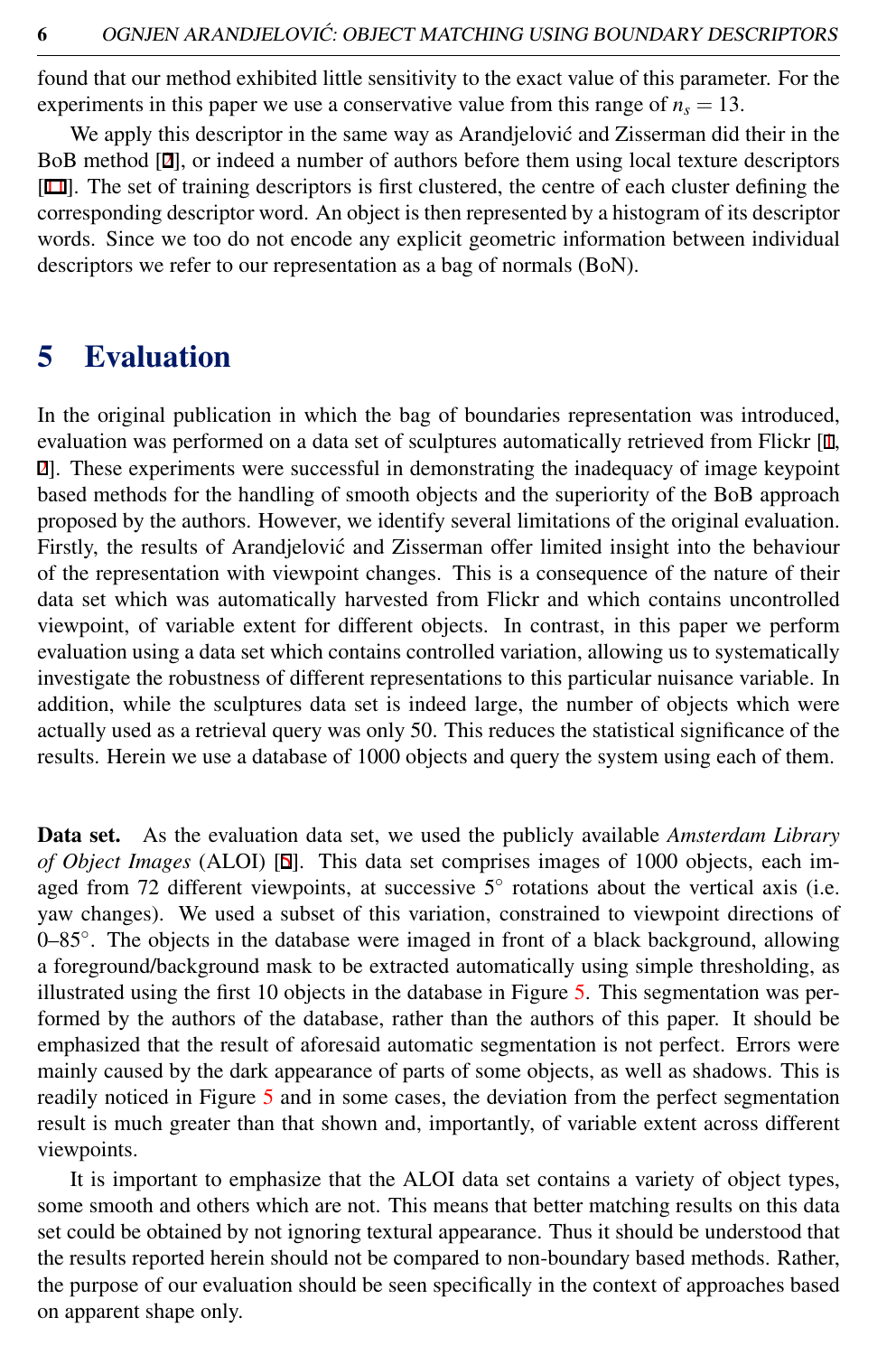

<span id="page-7-0"></span>Figure 5: The first 10 objects in the *Amsterdam Library of Object Images* (ALOI) [5] seen from two views 30° apart (first and third row) and the corresponding foreground/background masks, extracted automatically using pixel intensity thresholding. Notice the presence of segmentation errors when a part of the object has dark texture, or when it is in the shadow.

Methodology. For both the BoB and BoN methods, we learn the vocabularies of the corresponding descriptor words using the 1000 images of all objects from the  $0°$  viewpoint. We used a 5000 word vocabulary for the former method. Because the descriptor proposed herein is contour based, it inherently captures a smaller range of variability (not necessarily variability of interest) than the image based descriptor of Arandjelovic and Zisserman, and ´ is of a lower dimension, a smaller vocabulary of 3000 words was used for the BoN based method.

We perform three experiments:

- In the first experiment we compare the BoB and BoN representations in terms of their robustness to viewpoint change. The representations of all 1000 objects learnt from a single view are matched against the representations extracted from viewpoints at 5–85◦ yaw difference. Each object image is used as a query in turn.
- In the second experiment we compare the BoB and BoN representations in terms of their robustness to segmentation errors. The representations of all 1000 objects learnt from a single view are matched against the representations extracted from the same view but using distorted segmentation masks. In this experiment we distort the segmentation mask by morphological erosion using a  $3 \times 3$  'matrix of ones' structuring element, as shown in Figure [6.](#page-8-0) Results are reported for 1–4 iterations of erosion and, as before, each object image is used as a query in turn.
- In the third experiment we also compare the BoB and BoN representations in terms of their robustness to segmentation errors. This time we distort the segmentation mask by morphological dilation using a  $3 \times 3$  'matrix of ones' structuring element, as shown in Figure [6.](#page-8-0) As before, results are reported for 1–4 iterations of erosion and each object image is used as a query in turn.

**Results.** The key results of our first experiment are summarized in Figures  $7(a)$  and  $7(d)$ . These plots show the variation in the average rank-*N* recognition rate for  $N \in \{1, 5, 10, 20\}$ across viewpoint variations between training and probe images of 5–85◦ . Overall, the performance of the BoB and BoN representations was found to be quite similar. Some advantage of the proposed BoN representation was observed in rank-1 matching accuracy. For example,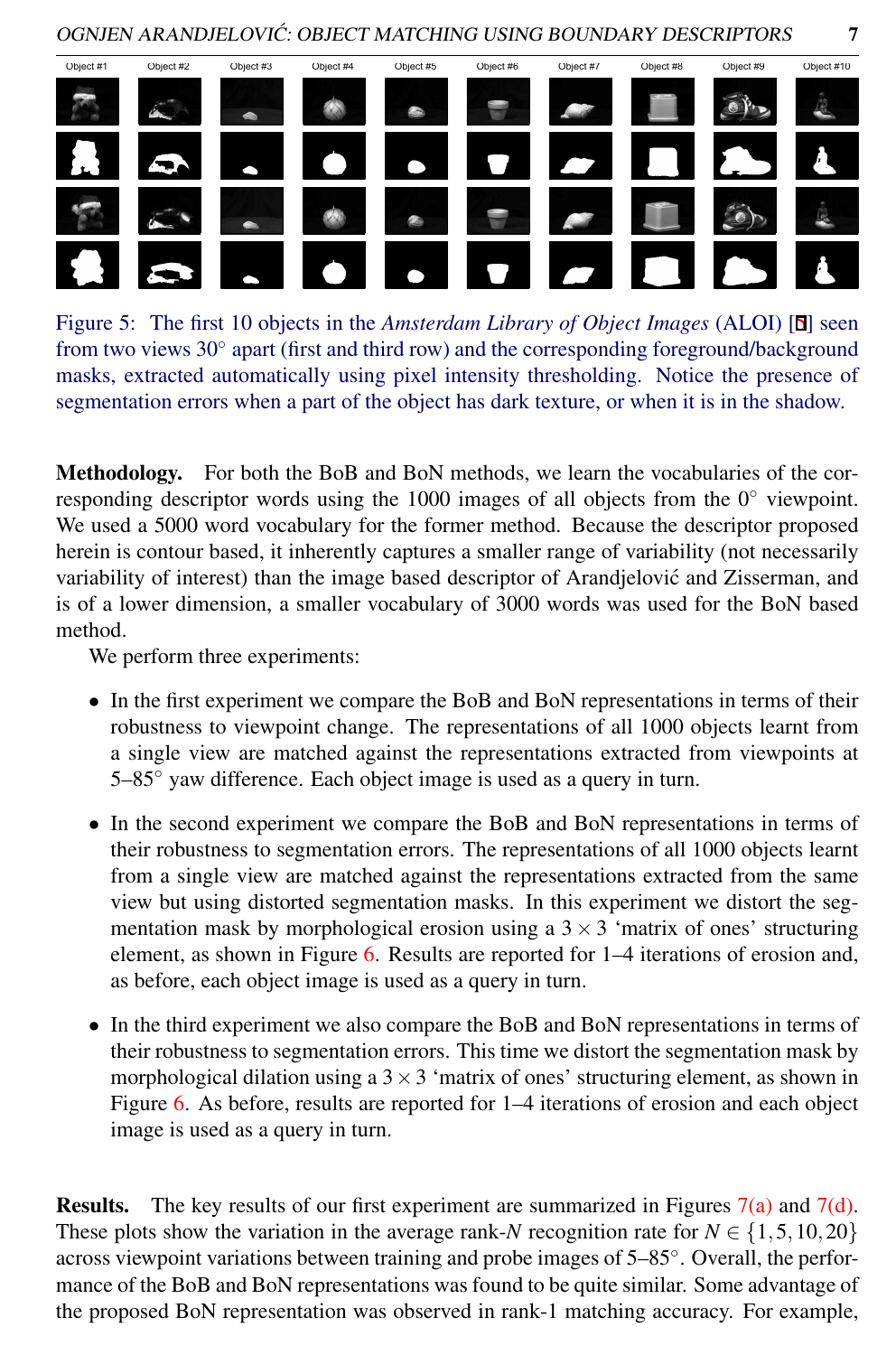

Figure 6: The robustness of boundary based representations of the apparent shape of objects to segmentation error is evaluated by matching objects using the initial, automatically extracted segmentation masks, against the same set of objects seen from the same view, but with a distorted mask. We examined segmentation mask distortions using 1–4 times repeated erosion or dilation, using a 'matrix of ones'p structuring element.

<span id="page-8-0"></span>at 5◦ viewpoint difference between training and probe images, the average rank-1 matching rate of the BoB is  $89.7\%$  and that of BoN  $91.5\%$ . At  $10\degree$  difference between training and probe, the average rank-1 matching rate of the BoB is 77.6% and that of BoN 80.3%. Using the results of matching at  $5-30°$  viewpoint difference, by applying the least squares estimator on the logarithm transformed recognition rates, each 5° change in yaw can be estimated to decrease the BoB performance by approximately 12% and the BoN performance by approximately 10%.

<span id="page-8-3"></span><span id="page-8-1"></span>

<span id="page-8-6"></span><span id="page-8-5"></span><span id="page-8-4"></span><span id="page-8-2"></span>Figure 7: Summary of the results of the three experiments.

The results of the second and third experiments are summarized in Figures [7\(b\)](#page-8-3) and [7\(e\),](#page-8-4) and Figures  $7(c)$  and  $7(f)$  respectively. In these experiments, the superiority of the proposed BoN representation is more significant. For example, the distortion of the segmentation mask by two erosions reduces the rank-1 matching rate of the BoB by 30% and that of the BoN by half that i.e. 15%. The negative effects of dilation of the mask were less significant for both representations but qualitatively similar: repeated twice, dilation reduces the rank-1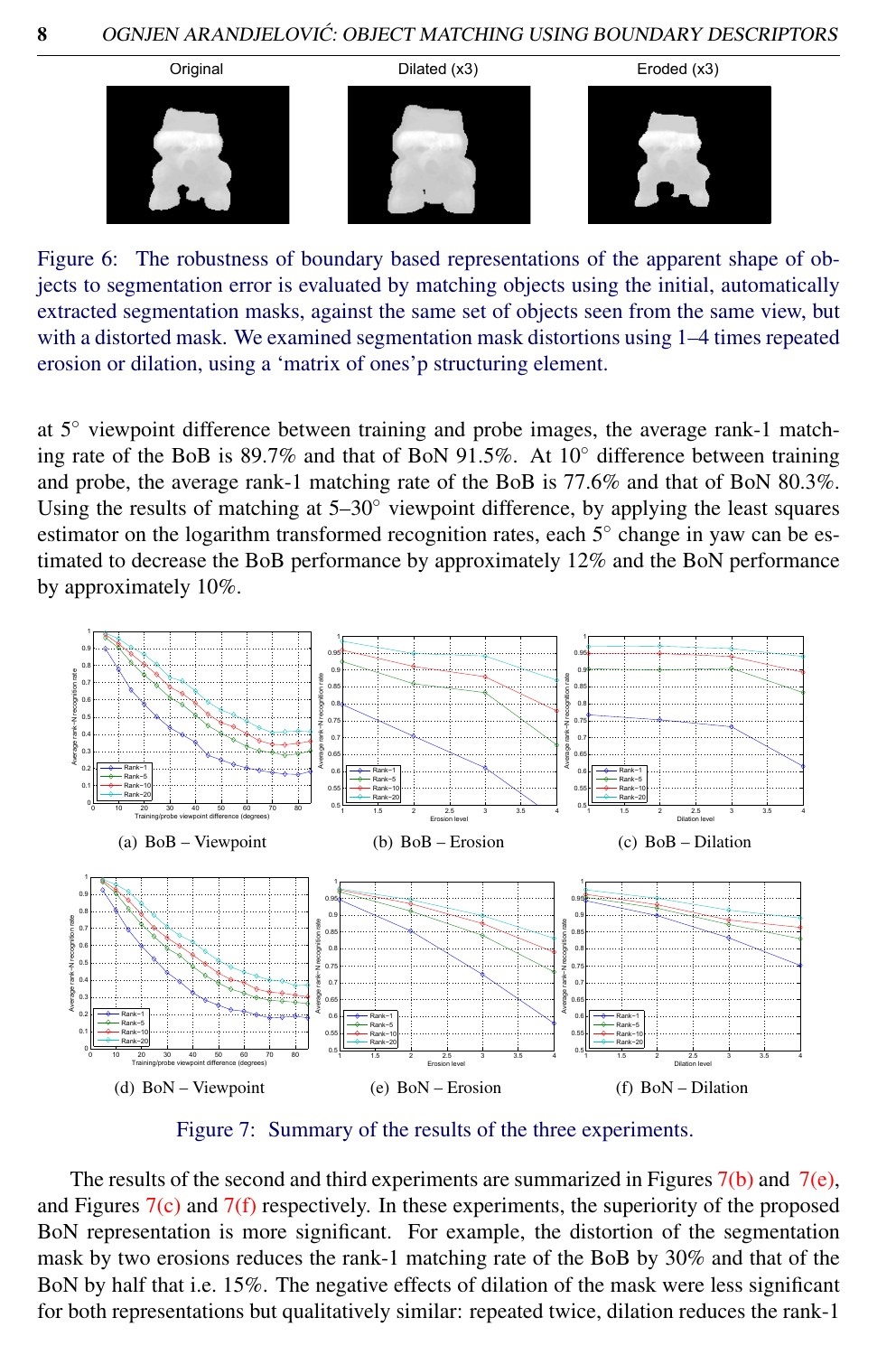matching rate of the BoB by 25% and that of the BoN by only 10%.

The objects which were most often difficult to match correctly and the corresponding objects that they were confused with are shown in Figure  $8(a)$  for the BoB and in Figure  $8(b)$ for the BoN. The pairs of mistaken objects can be seen to have similar local boundary shapes, but rather different global shapes. This suggests that one of the weaknesses of both the BoB and BoN representations is their lack of explicit encoding of the geometric relationship between different descriptor words. Similar findings have been reported in the context of local descriptor based representations of textured objects [9].

<span id="page-9-2"></span><span id="page-9-0"></span>

<span id="page-9-1"></span>Figure 8: The two most confused objects for the (a) BoB and (b) BoN representations (shown are the corresponding raw images in the top row and their segmentations masks in the bottom row). (c) Viewpoint invariance is improved by a simple additive decision level combination of BoB and BoN representations.

We also investigated the possibility of a simple decision level combination of the two representations. Since in both BoB and BoN histograms are  $L_2$  normalized, so are their Euclidean distances and we combine the corresponding BoB and BoN matching scores by simple summation. Viewpoint invariance, evaluated using the protocol of the first experiment described previously, is shown in Figure  $8(c)$ . From this plot the improvement is readily apparent. The average drop in rank-1 matching rate for each 5◦ change in yaw between the training and probe image set is reduced from 12% and 10% for BoB and BoN representations respectively, to 7%.

Lastly, we analyzed the computational demands of the two representations. The proposed BoN is superior to BoB in every stage of the algorithm. Firstly, the time needed to extract the proposed descriptors from a boundary is dramatically lower than those of Arandjelovic´ and Zisserman – approximately [1](#page-9-3)6 times in our implementation<sup>1</sup>. The total memory needed to store the extracted descriptors per object is also reduced, to approximately 8%. Unlike the descriptor of Arandjelović and Zisserman which is affected by the confounding image information surrounding the boundary, the proposed descriptor describes local boundary shape direction. Thus, the size of the vocabulary of boundary features need not be as large. This means that the total storage needed for the representations of all objects in a database is smaller, and their matching faster (the corresponding histograms are shorter).

<span id="page-9-3"></span><sup>1</sup>Matlab, running on an AMD Phenom II X4 965 processor and 8GB RAM.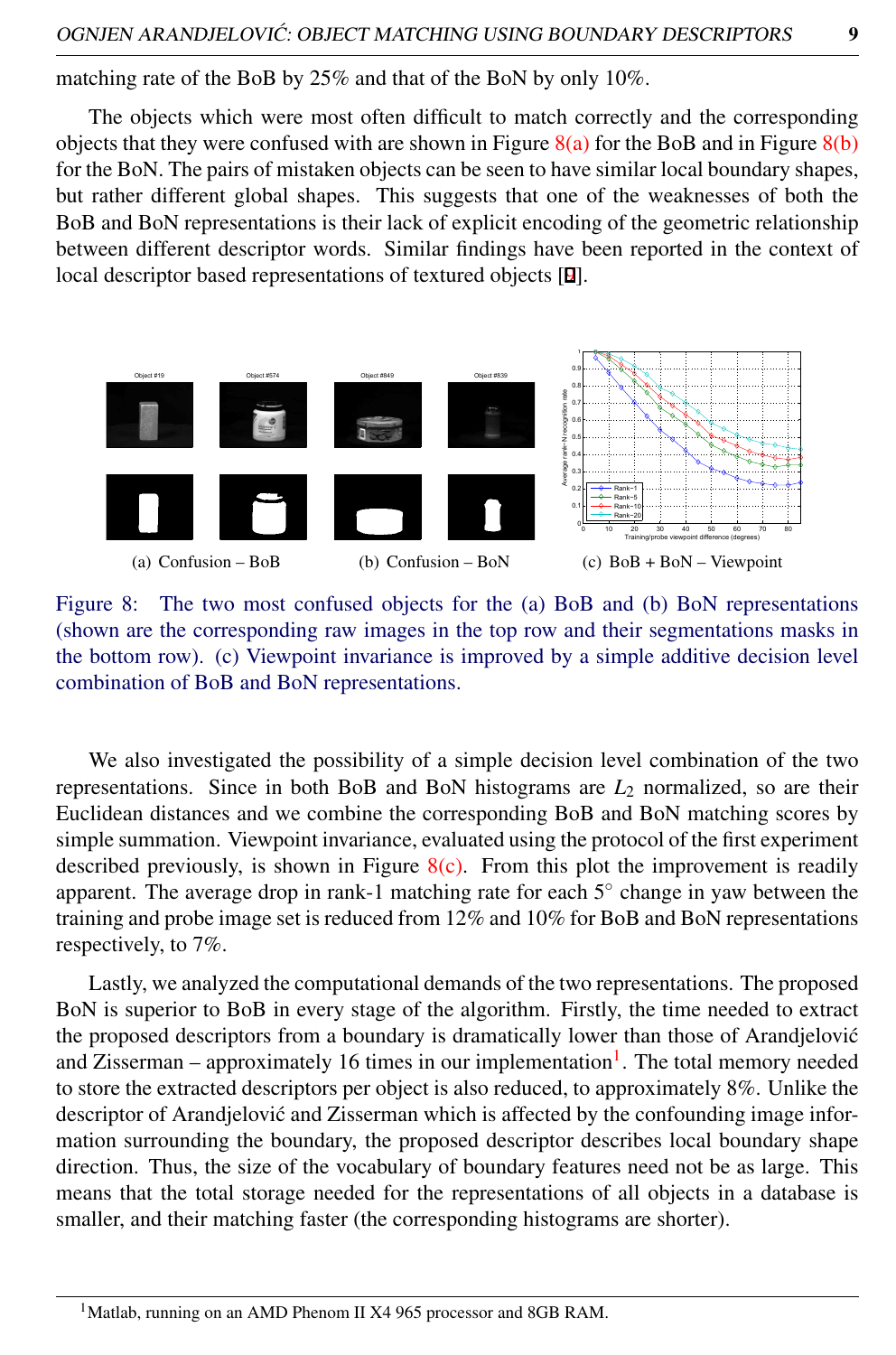# 6 Conclusions

In this paper we described a novel method for matching objects using their apparent shape i.e. the shape of the corresponding boundaries between the segmented foreground and background image regions. The proposed method is sparse because each object is represented by a collection of local boundary descriptors extracted at salient loci only. We proposed a method for detecting salient boundary loci based on local curvature maxima at different scales and circumference preserving smoothing, and a novel descriptor which comprises a profile of sampled boundary normals' directions. Evaluated on a large data set, the proposed method was shown to be superior to the state of the art both in terms of its robustness to viewpoint and segmentation mask distortions, as well as its computational requirements (time and space). Our results suggest that future work should concentrate on the representation of the global geometric relationship between local descriptors.

## References

- [1] http://www.robots.ox.ac.uk/∼vgg/research/sculptures/, Last accessed May 2012.
- [2] R. Arandjelović and A. Zisserman. Smooth object retrieval using a bag of boundaries. *In Proc. IEEE International Conference on Computer Vision (ICCV)*, pages 375–382, November 2011.
- [3] N. Dalai and B. Triggs. Histograms of oriented gradients for human detection. *In Proc. IEEE Conference on Computer Vision and Pattern Recognition (CVPR)*, 1:886–893, 2005.
- [4] J. Fauqueur, N. Kingsbury, and R. Anderson. Multiscale keypoint detection using the dual-tree complex wavelet transform. *In Proc. IEEE International Conference on Image Processing (ICIP)*, pages 1625–1628, 2006.
- [5] J. M. Geusebroek, G. J. Burghouts, and A. W. M. Smeulders. The Amsterdam library of object images. *International Journal of Computer Vision (IJCV)*, 61(1):103–112, 2005.
- [6] D. G. Lowe. Distinctive image features from scale-invariant keypoints. *International Journal of Computer Vision (IJCV)*, 60(2):91–110, 2003.
- [7] K. Mikolajczyk and C. Schmid. A performance evaluation of local descriptors. *IEEE Transactions on Pattern Analysis and Machine Intelligence (TPAMI)*, 27(10):1615– 1630, 2004.
- [8] K. Mikolajczyk, T. Tuytelaars, C. Schmid, A. Zisserman, J. Matas, F. Schaffalitzky, T. Kadir, and L. Van Gool. A comparison of affine region detectors. *International Journal of Computer Vision (IJCV)*, 65(1/2):43–72, 2005.
- [9] D. Parikh. Recognizing jumbled images: The role of local and global information in image classification. *In Proc. IEEE International Conference on Computer Vision (ICCV)*, pages 519–526, 2011.